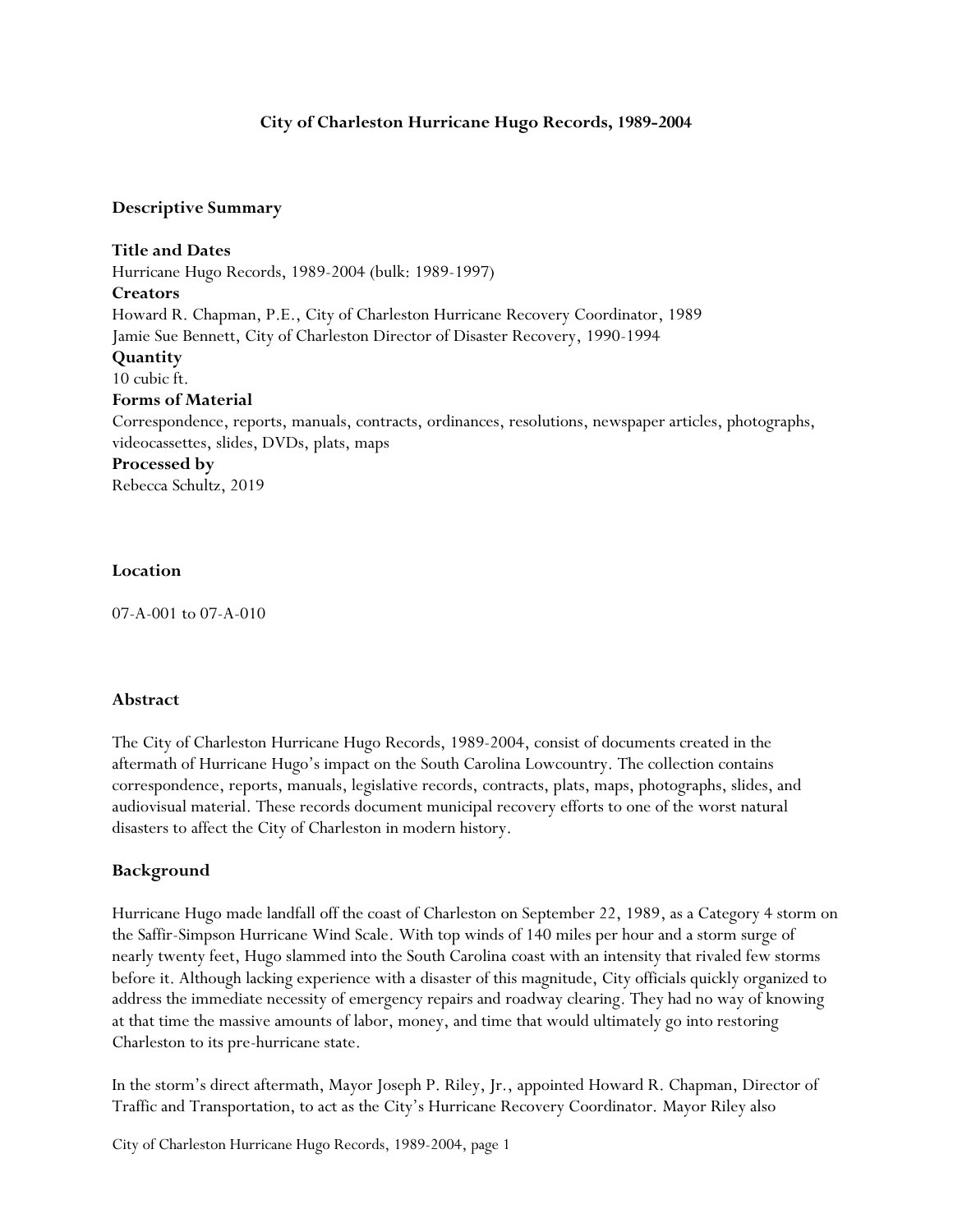established a Hurricane Recovery Task Force composed of key members of the public with the added support of City staff. The Task Force focused on five main recovery factors: business and industry, housing, infrastructure and public facilities, insurance and Federal Emergency Management Agency (FEMA) funding, and social services.

The reality of the massive recovery effort required to restore City parks, monuments, and facilities, along with the need for City offices to resume normal duties, eventually necessitated the establishment of an official Disaster Recovery Office. After a nationwide search, Mayor Riley appointed Emergency Management Specialist, Jamie "Sue" Bennett as the Director of Disaster Recovery. Sue Bennett's experience with the Alabama Emergency Management Agency made her the ideal candidate for guiding the City through the arduous task of documenting disaster-related damage in order to gain desperately needed federal assistance. In October 1990, she took the helms of what ultimately became a years-long effort to restore the City of Charleston to its former glory.

## **Scope and Content Note**

The strenuous demands involved with the recovery from Hurricane Hugo, along with the overwhelming amount of documentation necessary to gain federal financial assistance, hindered the creation of a unified, coherent collection of Hurricane Hugo records. The sudden decision to close the Disaster Recovery office in 1994, likewise, prevented any systematic effort to organize the office's records in a meaningful manner. The staff of Records Management created the existing collection retrospectively. Please note that the collection's current organization is rudimentary and may contain some overlap of records or misfiling.

The collection falls into five series: Initial Response, Policy, Correspondence, Recovery Efforts, and Audio-Visual Material. The Initial Response Series contains documents created in the immediate aftermath of the storm along with minutes, reports, and studies, which focus on the emergency response period of recovery. The Policy Series includes records pertaining to both internal City policies and FEMA or South Carolina State Public Assistance Program (SPAP) policies. The Correspondence Series contains FEMA, general, master, reading, and recovery-related files. The Recovery Efforts Series contains files related to property, debris removal, FEMA documentation and appeals, and financial audits. The Audio-Visual Series contains photographs, slides, and multimedia files. Please note that while many photographs are located under the Audio-Visual Series, photographs are also located throughout the entire collection.

#### **Related Material**

Researchers interested in this collection may also wish to consult the Plans and Studies Collection, 1895- 2009, for additional reports related to Hurricane Hugo. Also, see the Traffic and Transportation Records for additional Hugo-related photographs.

## **Acronyms**

DSR – Disaster Survey Report FEMA – Federal Emergency Management Agency SPAP – South Carolina State Public Assistance Program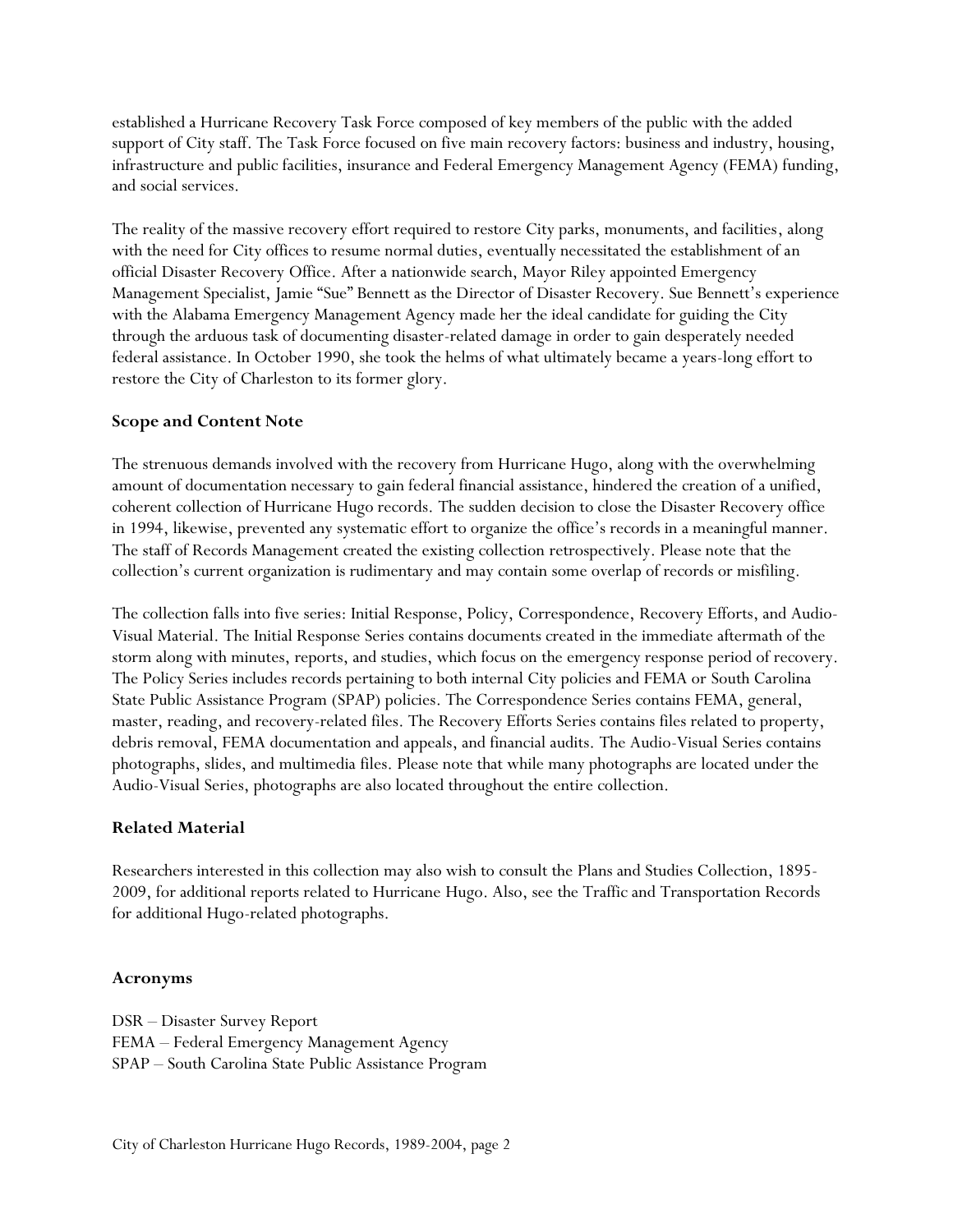## **Series List**

Series I: Initial Response Files, 1989-1996 Subseries I: Immediate Aftermath and Initial Recovery Efforts Subseries II: Committee and Team Meetings Subseries III: Reports and Studies Series II: Policy Files, 1989-1996 Series III: Correspondence, 1989-1998 Subseries I: FEMA Correspondence Subseries II: General Correspondence Subseries III: Master Correspondence Subseries IV: Read Files Subseries V: Recovery-related Correspondence Series IV: Recovery Efforts, 1989-2004 Subseries V: Property Files, 1989-1994 Subseries VI: Debris Removal, 1989-1996 Subseries VI: Disaster Survey Reports (DSRs) and FEMA Documentation, 1989-1996 Subseries VII: FEMA Appeal, 1990-1997 Subseries VIII: Audit Files, 1989-2004 Series V: Audio-Visual Materials